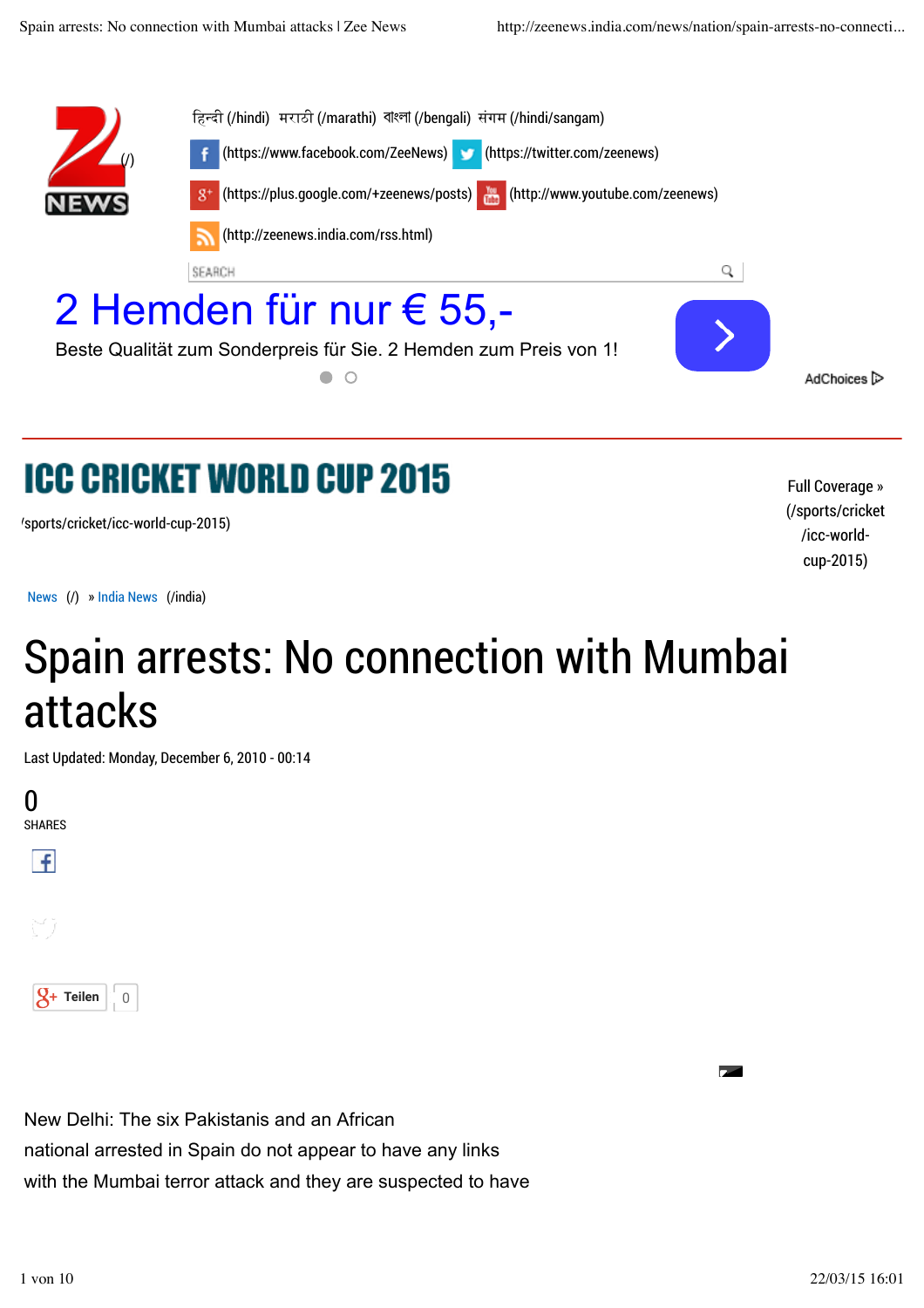indulged only in a racket of supplying fake documents.

Sources in the Home Ministry quoting preliminary information coming from Barcelona, where the seven persons

have been arrested, said that as per a communication the group

is however believed to have connection with terror outfit "Al Qaeda" though no evidence has surfaced so far.

The presumption of the Spanish police seems to be merely on suspicion and no documents suggest that they used to work

for terror outfit Lashker-e-Taiba(LeT), a group which was responsible for carrying out the terror strike in Mumbai in 2008 that left 166 people dead.

India had sought information from Spain on the arrest of six Pakistanis and one Nigerian who were alleged to have provided forged passports to LeT and groups linked to al Qaeda.

The information about the busted terror cell, the arrested men, their activities and photographs had been sought from Spain through diplomatic channels.

Indian intelligence agencies had been told to be in touch with their international counterparts to get information about the activities of the arrested men.

"Our primary objective was to get the identities of these men established and then find out their precise roles in terror activities and if they had any hand in 26/11 Mumbai terror attacks," an official said, adding, however, there seems to be no evidence to link them with the carnage.

The six Pakistanis and a Nigerian were arrested recently in the Spanish city of Barcelona for their suspected role in

## Ayvalik Reisen **Vergleich**

Reiseportal Testsieger 07/13 Online vergleichen & direkt buchen!